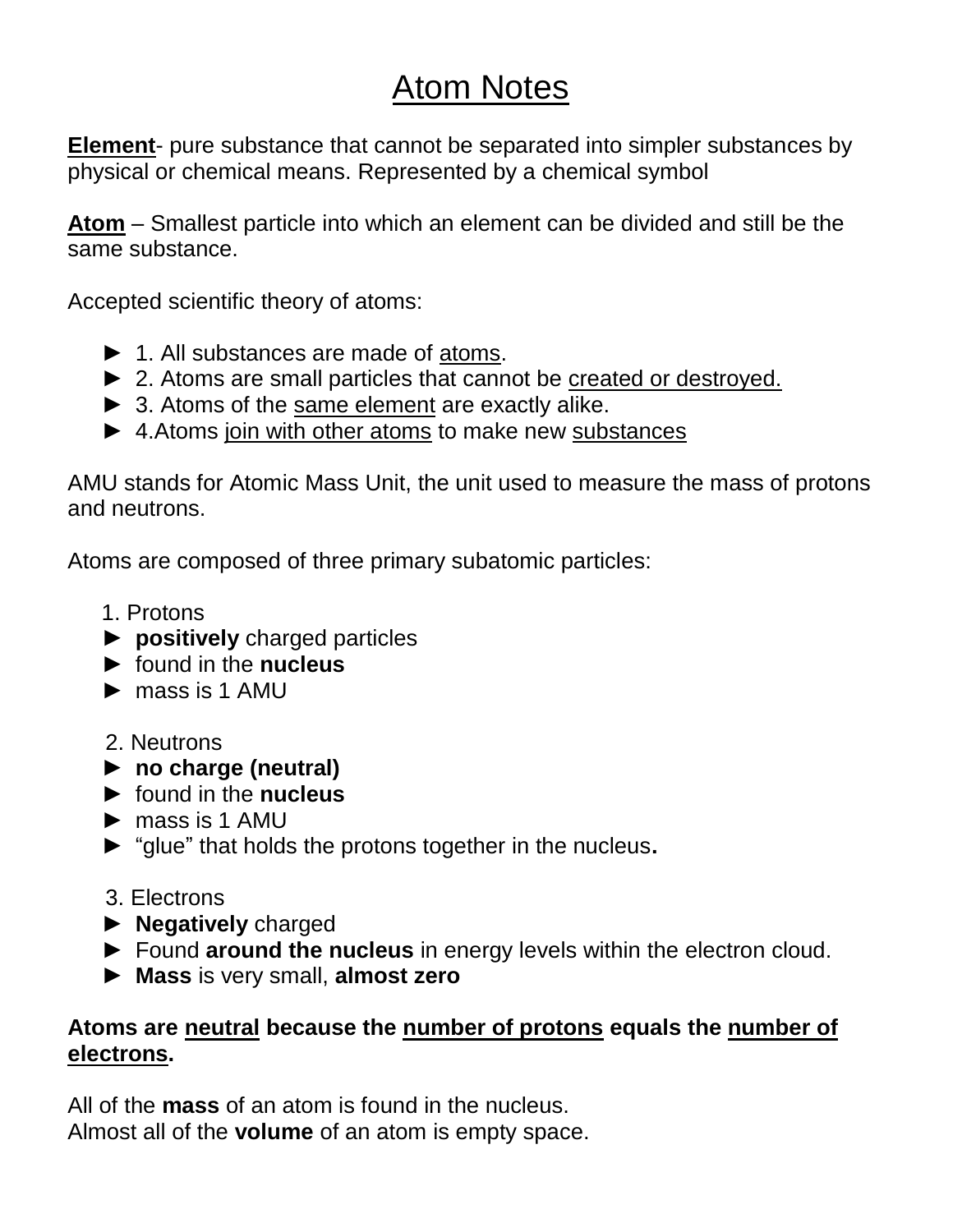**How to determine the number of protons, electrons and neutrons in an atom:**



The top number is the **atomic number**.

The atomic number is the number of **protons.** In a neutral atom, the atomic number is also equal to the number of electrons.

The bottom number is the **atomic mass**. The atomic mass is equal to the number of protons AND neutrons. Round the atomic mass to the nearest whole number and it is called **mass number**.

Use the PEN method (slide, slide, round the bottom and subtract) to determine the number of protons, neutrons and electrons.

**P = 8** atomic number

**E = 8** atomic number

**N = 8** (atomic mass of 15.994 is rounded to 16 (mass number), then the atomic number, 8, is subtracted, leaving 8 neutrons)

Use PEN to create a **Bohr model** of an atom. Protons and neutrons are located in the nucleus of an atom. Electrons are placed in specific energy levels in the electron cloud. Electrons fill the energy levels from the inside (closest to the nucleus) to the outside (farthest from the nucleus).

- **Two** electrons fill the first energy level.
- **Eight** electrons fill the second energy level.
- **Eight** electrons fill the third energy level (up to atomic number 18).